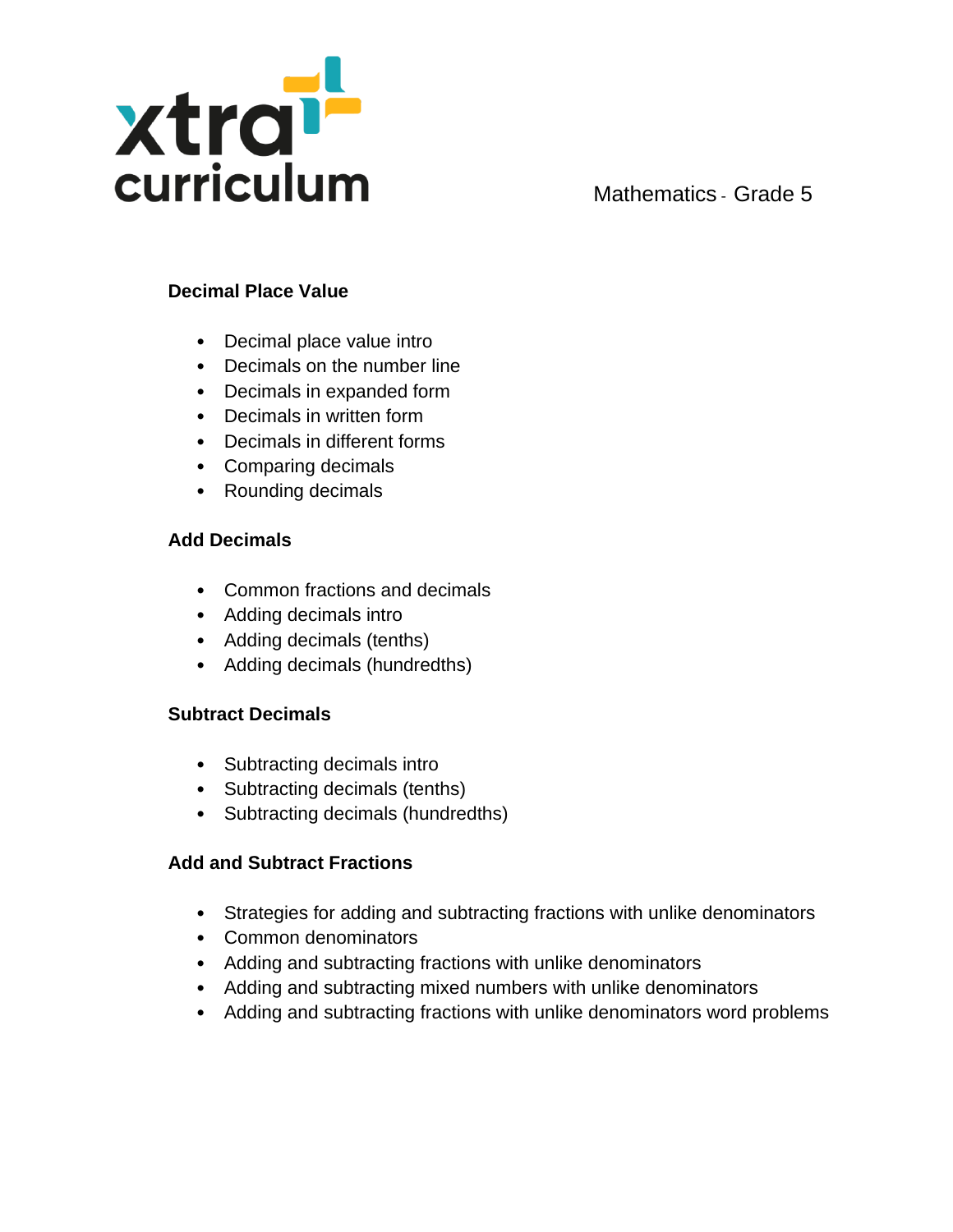

# **Multi-Digit Multiplication and Division**

- Multi-digit multiplication estimation
- Multi-digit multiplication
- Multi-digit division estimation
- Multi-digit division

### **Multiply Fractions**

- Multiplication as scaling
- Multiplying fractions and whole numbers
- Multiplying fractions
- Multiplying mixed numbers
- Area of rectangles with fraction side lengths
- Multiplying fractions word problems

### **Divide Fractions**

- Fractions as division
- Relate fraction division to fraction multiplication
- Dividing unit fractions by whole numbers
- Dividing whole numbers by unit fractions
- Dividing fractions and whole numbers word problems

### **Multiply Decimals**

- Multiplying decimals and whole numbers
- Multiplying decimals strategies
- Multiplying decimals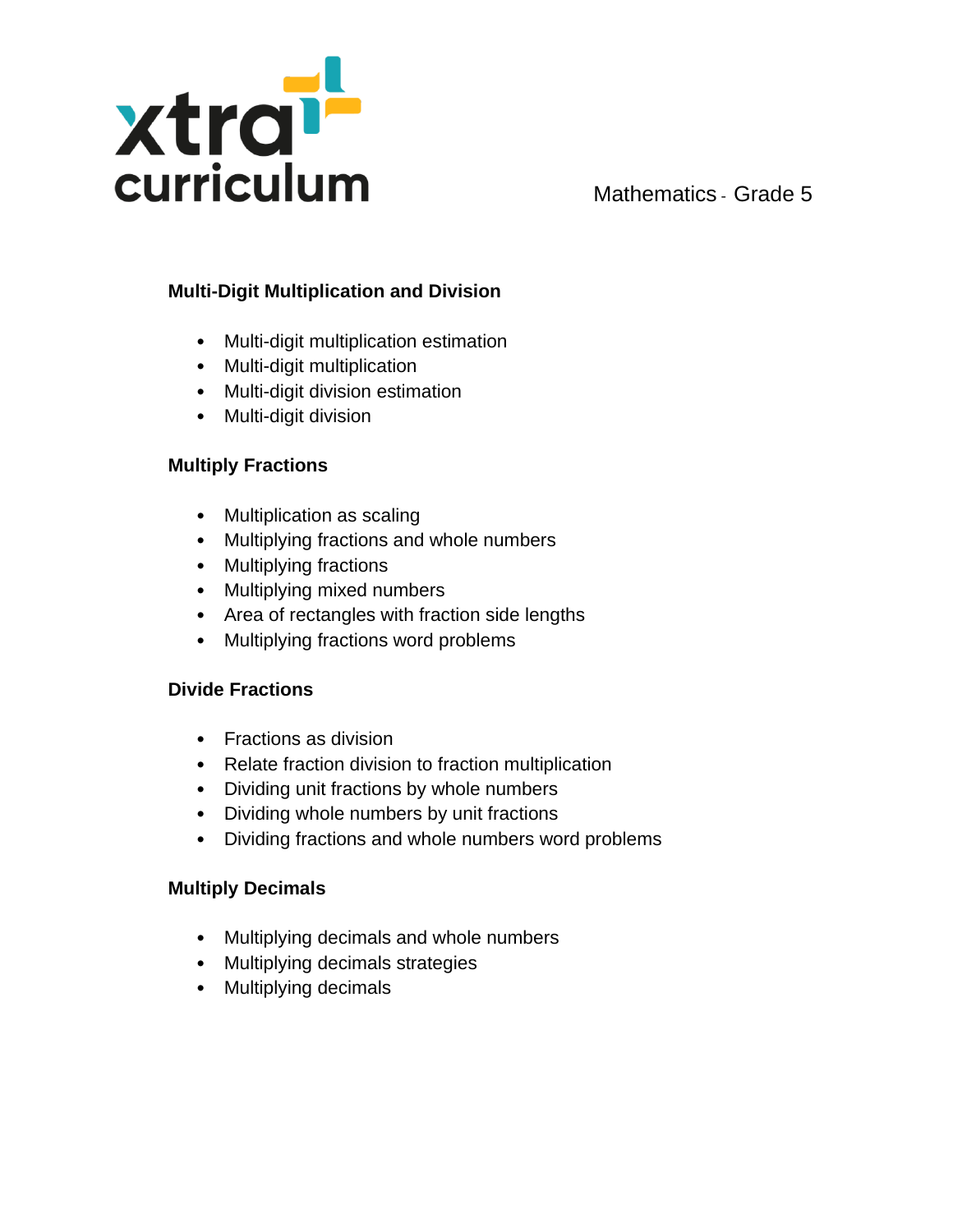

### **Divide Decimals**

- Estimate to divide decimals
- Divide whole numbers to get a decimal quotient
- Divide decimals by whole numbers
- Divide whole numbers by decimals

#### **.Powers of ten**

- Multiplying and dividing whole numbers by 10, 100, and 1000
- Multiplying and dividing decimals by 10, 100, and 1000
- Powers of 10
- Multiplying and dividing with powers of 10
- Comparing decimal place values

### **Volume**

- Volume with unit cubes
- Volume of rectangular prisms
- Decompose figures to find volume
- Volume word problems

### **Coordinate Plane**

- Intro to the coordinate plane
- Coordinate plane word problems

### **Algebraic Thinking**

- Writing expressions
- Number patterns